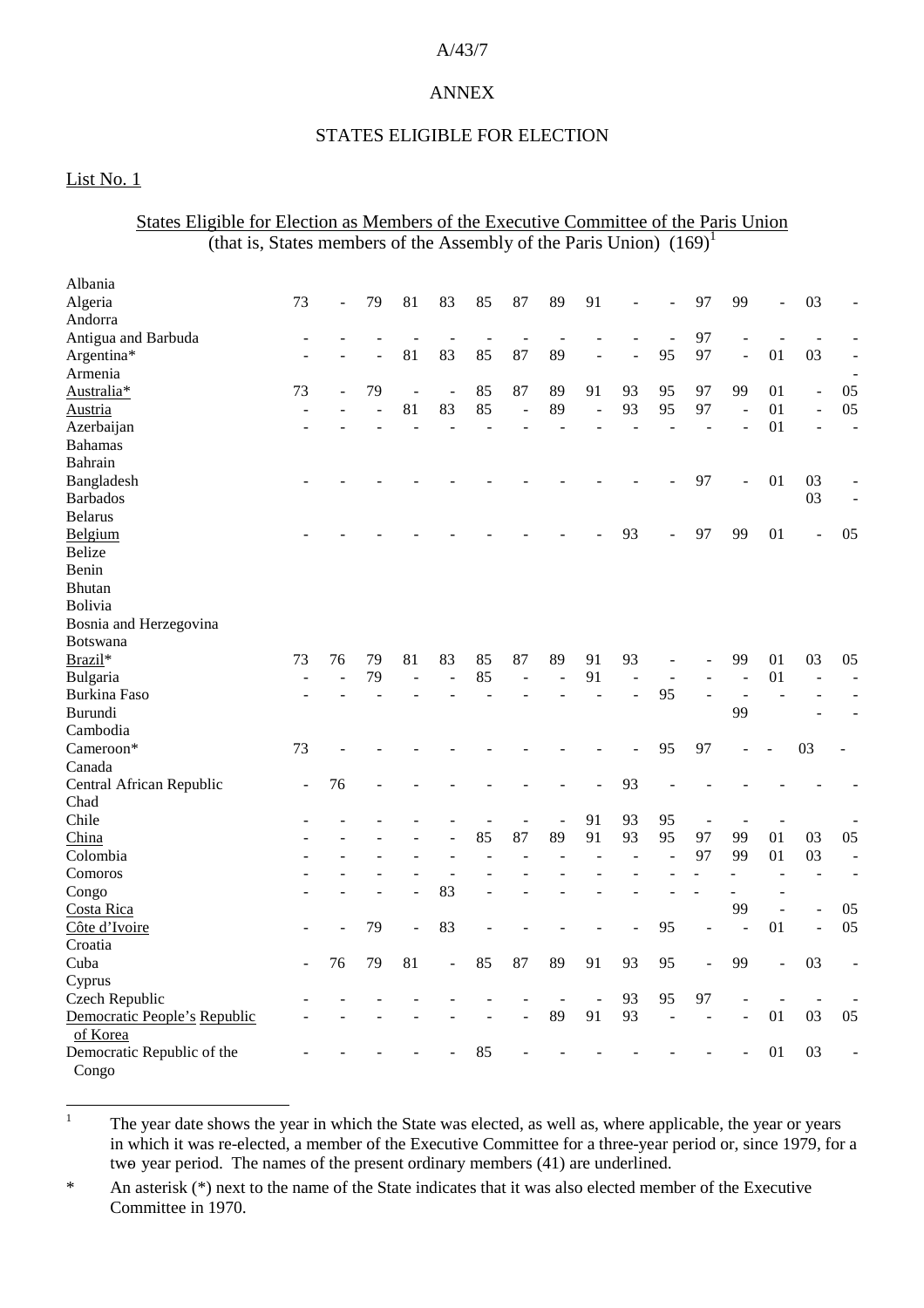| Denmark<br>Djibouti<br>Dominica |    |    |          |                          |                          | 85             |                          |                |    |                          | 95             | 97                       | 99                       | ÷                    | 03             |                          |
|---------------------------------|----|----|----------|--------------------------|--------------------------|----------------|--------------------------|----------------|----|--------------------------|----------------|--------------------------|--------------------------|----------------------|----------------|--------------------------|
| Ecuador                         |    |    |          |                          |                          |                |                          |                |    |                          |                |                          |                          |                      |                |                          |
| Egypt                           | 73 |    | 79       | 81                       | 83                       | 85             | 87                       | 89             | 91 | $\overline{\phantom{a}}$ | 95             | $\overline{\phantom{a}}$ |                          | 01                   | ÷,             | 05                       |
| El Salvador                     |    |    |          |                          |                          |                |                          |                | L, | $\blacksquare$           | 95             | 97                       |                          | $\overline{a}$       | $\overline{a}$ | 05                       |
| <b>Equatorial Guinea</b>        |    |    |          |                          |                          |                |                          |                |    |                          |                |                          |                          |                      |                |                          |
| Estonia                         |    |    |          |                          |                          |                |                          |                |    |                          |                |                          |                          |                      |                |                          |
| Finland                         |    |    | 79       |                          |                          |                |                          | 89             |    |                          |                | 97                       | $\overline{\phantom{a}}$ |                      | 03             |                          |
| France*                         | 73 | 76 | 79       |                          |                          |                | 87                       | 89             |    |                          |                |                          | 99                       |                      | $\overline{a}$ | 05                       |
| Gabon                           |    |    |          |                          |                          |                |                          |                |    |                          |                |                          |                          |                      |                |                          |
| Gambia                          |    |    |          |                          |                          |                |                          |                |    |                          |                |                          |                          |                      |                |                          |
| Georgia                         |    |    |          |                          |                          |                |                          |                |    |                          |                |                          |                          |                      |                |                          |
| Germany*                        | ۰  | 76 | 79       | 81                       | 83                       | 85             | 87                       | $\blacksquare$ | 91 | $\overline{\phantom{a}}$ | 95             | 97                       | $\overline{\phantom{a}}$ | 01                   |                | 05                       |
| Ghana                           |    | 76 | $\equiv$ | 81                       | $\overline{\phantom{a}}$ | $\blacksquare$ | $\overline{\phantom{a}}$ | 89             | 91 | ÷,                       | 95             | $\overline{\phantom{a}}$ | 99                       | $\ddot{\phantom{1}}$ | 03             | 05                       |
| Greece                          |    |    |          |                          |                          |                |                          |                |    |                          |                |                          |                          | 01                   | $\Box$         | 05                       |
| Grenada                         |    |    |          |                          |                          |                |                          |                |    |                          |                |                          |                          |                      |                |                          |
| Guatemala                       |    |    |          |                          |                          |                |                          |                |    |                          |                |                          |                          | 01                   |                |                          |
| Guinea                          |    |    |          |                          |                          |                |                          |                |    |                          |                |                          |                          |                      |                |                          |
|                                 |    |    |          |                          |                          |                |                          |                |    |                          |                |                          |                          |                      |                |                          |
| Guinea-Bissau                   |    |    |          |                          |                          |                |                          |                |    |                          |                |                          |                          |                      |                |                          |
| Guyana                          |    |    |          |                          |                          |                |                          |                |    |                          |                |                          |                          |                      |                |                          |
| Haiti                           |    |    | 79       |                          |                          |                |                          |                |    |                          |                |                          |                          |                      |                |                          |
| <b>Holy See</b>                 |    |    |          |                          |                          |                |                          |                |    |                          |                |                          |                          |                      |                |                          |
| Honduras                        |    |    |          |                          |                          |                |                          |                |    |                          |                |                          |                          |                      |                |                          |
| Hungary*                        |    |    |          | 81                       |                          |                | 87                       | 89             | 91 |                          |                | 97                       | 99                       |                      |                | 05                       |
| Iceland                         |    |    |          |                          |                          |                |                          |                |    |                          |                |                          | $\overline{\phantom{a}}$ | 01                   | $\blacksquare$ | 05                       |
| India                           |    |    |          |                          |                          |                | $\sim$                   | L,             |    | $\blacksquare$           |                | $\blacksquare$           | 99                       | 01                   | 03             | 05                       |
| Indonesia                       |    |    |          |                          |                          | 85             | 87                       | 89             | ÷, | 93                       | 95             |                          | $\overline{\phantom{a}}$ | $\blacksquare$       | 03             | $\overline{\phantom{a}}$ |
| Iran (Islamic Republic of)      |    |    |          |                          |                          |                |                          |                |    |                          |                | $\overline{a}$           | 99                       | 01                   | 03             | 05                       |
| <b>Iraq</b>                     |    | 76 |          |                          |                          |                |                          |                |    |                          |                |                          |                          |                      | $\overline{a}$ | 05                       |
| Ireland                         |    | 76 |          |                          |                          |                |                          |                |    |                          |                | 97                       |                          | $\overline{a}$       | 03             | $\overline{\phantom{a}}$ |
| Israel                          |    |    |          |                          |                          |                |                          |                |    |                          |                |                          |                          |                      |                |                          |
| Italy                           |    |    | 79       | 81                       | $\overline{\phantom{a}}$ | 85             |                          |                |    | 93                       | 95             | 97                       | $\overline{\phantom{a}}$ | 01                   | 03             |                          |
| Jamaica                         |    |    |          |                          |                          |                |                          |                |    |                          |                |                          |                          |                      |                |                          |
| Japan*                          | 73 | 76 | 79       | 81                       | 83                       | 85             | 87                       | 89             | 91 | 93                       | 95             | 97                       | $\overline{\phantom{a}}$ | 01                   | 03             | 05                       |
| Jordan                          |    |    |          |                          |                          |                |                          |                |    |                          |                |                          |                          |                      |                |                          |
| Kazakhstan                      |    |    |          |                          |                          |                |                          |                |    |                          | 95             |                          |                          |                      |                |                          |
| Kenya*                          | 73 |    |          | 81                       |                          |                | 87                       | 89             | 91 |                          |                |                          | 99                       |                      | 03             | $\overline{\phantom{a}}$ |
| Kyrgyzstan                      |    |    |          |                          |                          |                |                          |                |    |                          |                |                          |                          |                      |                | 05                       |
| Lao People's Democratic         |    |    |          |                          |                          |                |                          |                |    |                          |                |                          |                          |                      |                |                          |
| Republic                        |    |    |          |                          |                          |                |                          |                |    |                          |                |                          |                          |                      |                |                          |
| Latvia                          |    |    |          |                          |                          |                |                          |                |    |                          |                |                          |                          | 01                   | 03             | 05                       |
| Lebanon                         |    |    |          | 81                       | 83                       |                |                          |                |    |                          |                |                          |                          |                      |                |                          |
| Lesotho                         |    |    |          | $\overline{\phantom{a}}$ | $\frac{1}{2}$            |                |                          |                |    | ۰                        | ÷,             | 97                       | 99                       | $\overline{a}$       | $\overline{a}$ | $\overline{\phantom{a}}$ |
| Liberia                         |    |    |          |                          |                          |                |                          |                |    |                          |                |                          |                          |                      |                |                          |
| Libyan Arab Jamahiriya          |    | 76 |          |                          |                          |                |                          |                |    |                          |                | 97                       | 99                       |                      | ÷,             | 05                       |
| Liechtenstein                   |    |    |          |                          |                          |                |                          |                |    |                          |                |                          |                          |                      |                |                          |
| Lithuania                       |    |    |          |                          |                          |                |                          |                |    |                          |                |                          |                          |                      |                |                          |
| Luxembourg                      |    |    |          |                          |                          |                |                          |                |    |                          |                |                          |                          | ÷                    | 03             | $\overline{\phantom{a}}$ |
| Madagascar                      |    |    |          |                          |                          |                |                          |                |    |                          |                |                          |                          | $\overline{a}$       | 03             | $\blacksquare$           |
| Malawi                          |    |    |          |                          |                          |                |                          |                |    | 93                       | $\overline{a}$ | ÷,                       | $\overline{\phantom{a}}$ |                      | $\Box$         | $\blacksquare$           |
| Malaysia                        |    |    |          |                          |                          |                |                          |                |    | $\overline{\phantom{a}}$ | $\overline{a}$ | 97                       | 99                       |                      | $\overline{a}$ | 05                       |
| Mali                            |    |    |          |                          |                          |                |                          |                |    |                          |                |                          |                          |                      |                |                          |
| Malta                           |    |    |          |                          |                          |                |                          |                |    |                          |                |                          |                          |                      |                |                          |
| Mauritania                      |    |    |          |                          |                          |                |                          |                |    |                          |                |                          |                          |                      |                |                          |
| Mauritius                       |    |    |          |                          |                          |                |                          |                |    |                          |                |                          |                          |                      |                |                          |
|                                 |    |    |          |                          |                          |                |                          |                |    |                          |                |                          |                          |                      |                |                          |
| Mexico                          | 73 |    |          |                          |                          |                | 87                       |                |    |                          | 95             |                          |                          |                      |                | 05                       |
| Moldova                         |    |    |          |                          |                          |                |                          |                |    |                          | $\overline{a}$ | 97                       |                          | ÷,                   | 03             | $\equiv$                 |
| Monaco                          |    |    |          |                          |                          |                |                          |                |    |                          |                |                          |                          |                      |                |                          |
| Mongolia                        |    |    |          |                          |                          |                |                          |                |    |                          |                |                          |                          |                      |                |                          |
| Montenegro                      |    |    |          |                          |                          |                |                          |                |    |                          |                |                          |                          |                      |                |                          |
| Morocco                         |    |    | 79       |                          |                          |                |                          |                |    | 93                       |                |                          |                          | 01                   | ÷,             | 05                       |
| Mozambique                      |    |    |          |                          |                          |                |                          |                |    |                          |                |                          |                          |                      |                |                          |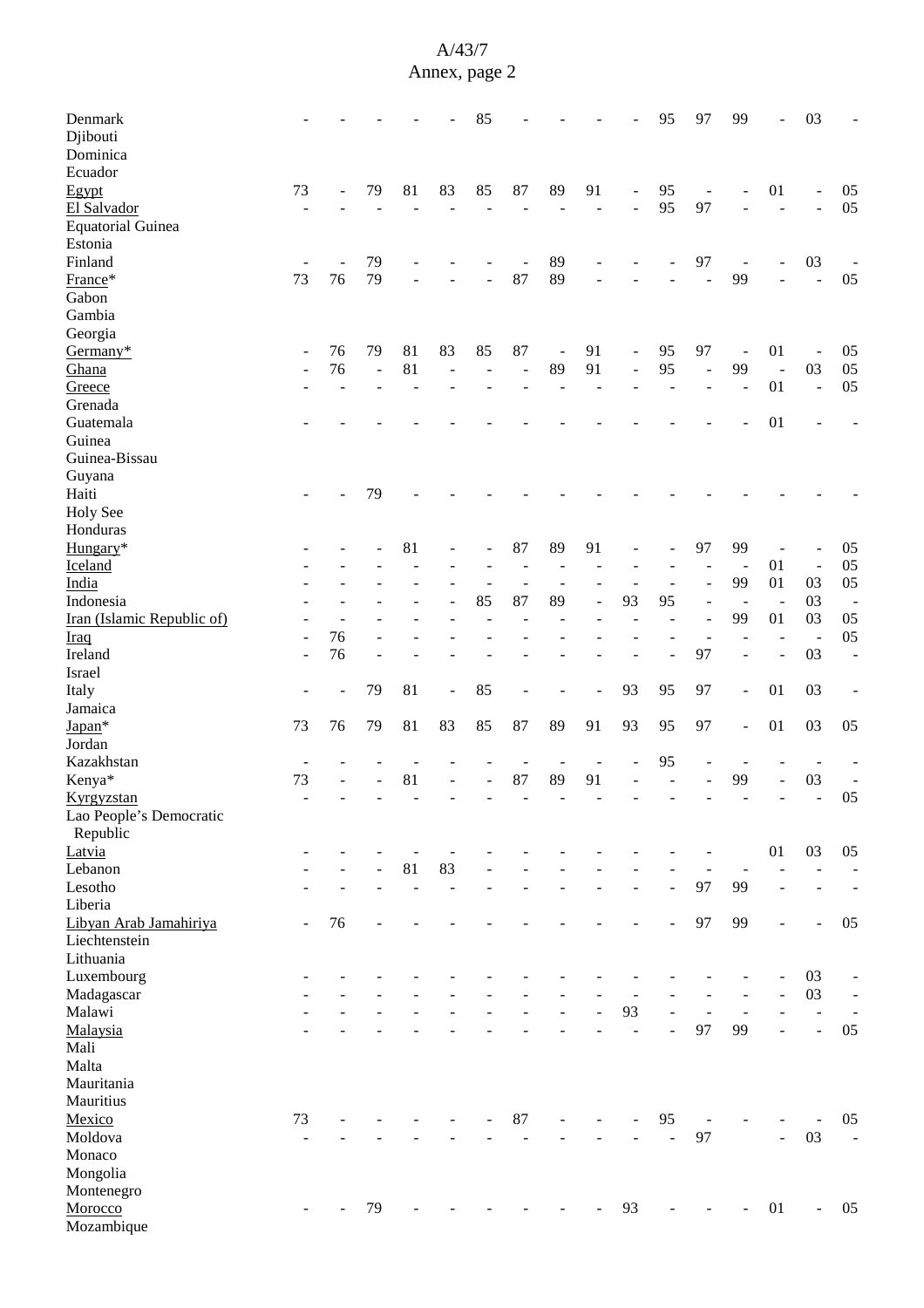| Namibia                      |                          |    |    |    |                          |                          |                          |                          |    |                          |                          |                          |                          |                          |                          |                |
|------------------------------|--------------------------|----|----|----|--------------------------|--------------------------|--------------------------|--------------------------|----|--------------------------|--------------------------|--------------------------|--------------------------|--------------------------|--------------------------|----------------|
| Nepal                        |                          |    |    |    |                          |                          |                          |                          |    |                          |                          |                          |                          | 01                       | 03                       |                |
| Netherlands                  | 73                       |    |    |    | 83                       |                          |                          |                          | 91 |                          | 95                       |                          |                          | J.                       | 03                       |                |
| New Zealand                  | ÷                        |    |    |    |                          |                          |                          |                          |    |                          | 95                       |                          |                          |                          |                          |                |
| Nicaragua                    |                          |    |    |    |                          |                          |                          |                          |    |                          |                          |                          |                          |                          |                          |                |
| Niger                        |                          |    |    |    |                          |                          |                          |                          |    |                          |                          |                          |                          |                          |                          |                |
| Norway                       |                          |    |    |    | 83                       |                          |                          |                          | 91 |                          |                          |                          |                          |                          | 03                       |                |
| Oman                         |                          |    |    |    |                          |                          |                          |                          |    |                          |                          |                          |                          |                          | 03                       |                |
| Pakistan                     |                          |    |    |    |                          |                          |                          |                          |    |                          |                          |                          |                          |                          |                          |                |
| Panama                       |                          |    |    |    |                          |                          |                          |                          |    |                          |                          | 97                       |                          | 01                       |                          |                |
| Papua New Guinea             |                          |    |    |    |                          |                          |                          |                          |    |                          |                          |                          |                          |                          |                          |                |
| Paraguay                     |                          |    |    |    |                          |                          |                          |                          |    |                          |                          |                          |                          |                          |                          | 05             |
| Peru                         |                          |    |    |    |                          |                          |                          |                          |    |                          |                          |                          |                          |                          |                          |                |
| Philippines                  |                          | 76 | 79 | 81 | $\overline{\phantom{a}}$ | 85                       | 87                       |                          |    |                          |                          |                          |                          | 01                       | 03                       | 05             |
| Poland                       |                          |    | 79 | 81 | 83                       | 85                       | $\overline{a}$           |                          |    |                          |                          |                          |                          | 01                       | 03                       | $\overline{a}$ |
| Portugal                     |                          |    | ÷, | 81 | 83                       | $\overline{\phantom{a}}$ |                          |                          |    | 93                       | 95                       |                          | 99                       | 01                       | $\Box$                   | 05             |
| Qatar                        |                          |    |    |    |                          |                          |                          |                          |    |                          |                          |                          |                          |                          |                          |                |
| Republic of Korea            |                          |    |    |    |                          |                          | 87                       | 89                       | 91 | 93                       | 95                       |                          |                          | 01                       | 03                       | 05             |
| Romania                      | $\overline{a}$<br>73     | 76 |    |    |                          |                          |                          |                          |    |                          |                          | $\overline{\phantom{a}}$ |                          |                          | 03                       | L,             |
|                              |                          |    |    |    |                          |                          | $\overline{\phantom{a}}$ | $\overline{\phantom{a}}$ |    |                          | 95                       | 97                       |                          | $\overline{\phantom{a}}$ |                          |                |
| Russian Federation*          | 73                       | 76 | 79 | 81 | 83                       | 85                       | 87                       | 89                       | 91 | 93                       |                          |                          | 99                       | 01                       | 03                       |                |
| Rwanda                       |                          |    |    |    |                          |                          |                          |                          |    |                          |                          |                          |                          |                          |                          |                |
| Saint Kitts and Nevis        |                          |    |    |    |                          |                          |                          |                          |    |                          |                          |                          |                          |                          |                          |                |
| Saint Lucia                  |                          |    |    |    |                          |                          |                          |                          |    |                          |                          |                          |                          |                          |                          |                |
| Saint Vincent and the        |                          |    |    |    |                          |                          |                          |                          |    |                          |                          |                          |                          |                          |                          |                |
| Grenadines                   |                          |    |    |    |                          |                          |                          |                          |    |                          |                          |                          |                          |                          |                          |                |
| San Marino                   |                          |    |    |    |                          |                          |                          |                          |    |                          |                          |                          |                          |                          |                          |                |
| Sao Tome and Principe        |                          |    |    |    |                          |                          |                          |                          |    |                          |                          |                          |                          |                          |                          |                |
| Saudi Arabia                 |                          |    |    |    |                          |                          |                          |                          |    |                          |                          |                          |                          |                          |                          |                |
| Senegal*                     |                          |    | 79 |    |                          | 89                       | 91                       |                          |    |                          |                          |                          |                          | 01                       | 03                       |                |
| Serbia                       |                          |    |    |    |                          |                          |                          |                          |    |                          |                          |                          |                          |                          |                          |                |
| Seychelles                   |                          |    |    |    |                          |                          |                          |                          |    |                          |                          |                          |                          |                          |                          |                |
| Sierra Leone                 |                          |    |    |    |                          |                          |                          |                          |    |                          |                          |                          |                          |                          |                          |                |
| Singapore                    |                          |    |    |    |                          |                          |                          |                          |    |                          | 95                       | 97                       | 99                       |                          |                          | 05             |
| Slovakia                     |                          |    |    |    |                          |                          |                          |                          |    |                          |                          |                          | 99                       | $\overline{\phantom{a}}$ | $\overline{\phantom{a}}$ | $\overline{a}$ |
| Slovenia                     |                          |    |    |    |                          |                          |                          |                          |    | 93                       | 95                       | $\overline{\phantom{a}}$ |                          |                          | $\overline{\phantom{a}}$ | 05             |
| South Africa                 |                          |    |    |    |                          |                          | $\overline{a}$           |                          |    | $\overline{\phantom{a}}$ | 95                       | 97                       | $\overline{\phantom{a}}$ | 01                       | $\overline{\phantom{a}}$ |                |
| Spain                        |                          |    |    |    |                          |                          | 87                       | $\overline{a}$           | 91 | $\blacksquare$           | $\blacksquare$           | 97                       | 99                       | 01                       | ÷,                       | 05             |
| Sri Lanka*                   | 73                       |    |    |    |                          |                          |                          |                          | 91 | 93                       | 95                       | 97                       | 99                       | L,                       | 03                       | L,             |
| Sudan                        |                          |    |    |    |                          |                          |                          |                          |    | 93                       | 95                       | 97                       |                          |                          | $\overline{\phantom{a}}$ |                |
| Suriname                     |                          |    |    |    |                          |                          |                          |                          |    |                          |                          |                          |                          |                          |                          |                |
| Swaziland                    |                          |    |    |    |                          |                          |                          |                          |    |                          | 95                       | 97                       | 99                       |                          |                          |                |
| Sweden*                      | 73                       | 76 |    |    |                          |                          |                          |                          |    | 93                       |                          |                          |                          | 01                       | $\overline{\phantom{a}}$ | $05\,$         |
| [Switzerland <sup>2</sup> ]  |                          |    |    |    |                          |                          |                          |                          |    |                          |                          |                          |                          |                          | $\sim$                   | 05             |
| Syrian Arab Republic         |                          |    |    |    |                          |                          |                          |                          |    |                          |                          |                          |                          |                          |                          |                |
| Tajikistan                   |                          |    |    |    |                          |                          |                          |                          |    |                          |                          |                          |                          |                          |                          |                |
| The former Yugoslav Republic |                          |    |    |    |                          |                          |                          |                          |    |                          |                          | 97                       | 99                       |                          |                          |                |
| of Macedonia                 |                          |    |    |    |                          |                          |                          |                          |    |                          |                          |                          |                          |                          |                          |                |
|                              |                          |    |    |    |                          |                          |                          |                          |    | 93                       |                          |                          |                          |                          |                          |                |
| Togo<br>Tonga                |                          |    |    |    |                          |                          |                          |                          |    |                          |                          |                          |                          |                          |                          |                |
|                              |                          |    |    |    |                          |                          |                          |                          |    |                          |                          |                          |                          |                          |                          |                |
| Trinidad and Tobago          |                          |    |    |    | 83                       |                          |                          |                          |    |                          | 95                       | 97                       |                          |                          |                          | 05             |
| Tunisia                      |                          |    |    |    |                          |                          |                          |                          |    |                          |                          | 97                       | $\overline{\phantom{a}}$ | $\overline{\phantom{a}}$ | 03                       | $\blacksquare$ |
| Turkey                       |                          |    |    |    |                          |                          | 87                       |                          |    |                          | $\overline{a}$           | 97                       | 99                       | 01                       | 03                       | $\blacksquare$ |
| Turkmenistan                 |                          |    |    |    |                          |                          |                          |                          |    |                          |                          |                          |                          |                          |                          |                |
| Uganda                       |                          |    |    | 81 |                          |                          |                          |                          |    |                          | $\overline{\phantom{a}}$ | 97                       | 99                       | 01                       | 03                       | 05             |
| Ukraine                      |                          |    |    |    |                          |                          |                          |                          |    | 93                       | 95                       | $\overline{a}$           | 99                       | $\sim$                   | $\overline{\phantom{a}}$ |                |
| <b>United Arab Emirates</b>  |                          |    |    |    |                          |                          |                          |                          |    | $\blacksquare$           |                          |                          |                          |                          | $\Box$                   | 05             |
| United Kingdom*              | 73                       | 76 |    | 81 | $\overline{\phantom{a}}$ | $\overline{\phantom{a}}$ | $\overline{a}$           | 89                       | 91 | 93                       |                          |                          |                          |                          | 03                       | $\blacksquare$ |
| United Republic of Tanzania  | $\overline{\phantom{a}}$ | ٠  |    | 81 | 83                       | 85                       | 87                       | $\overline{a}$           |    |                          |                          |                          |                          |                          | $\overline{\phantom{a}}$ |                |

<sup>2</sup> Switzerland is an *ex officio* member of the Executive Committee.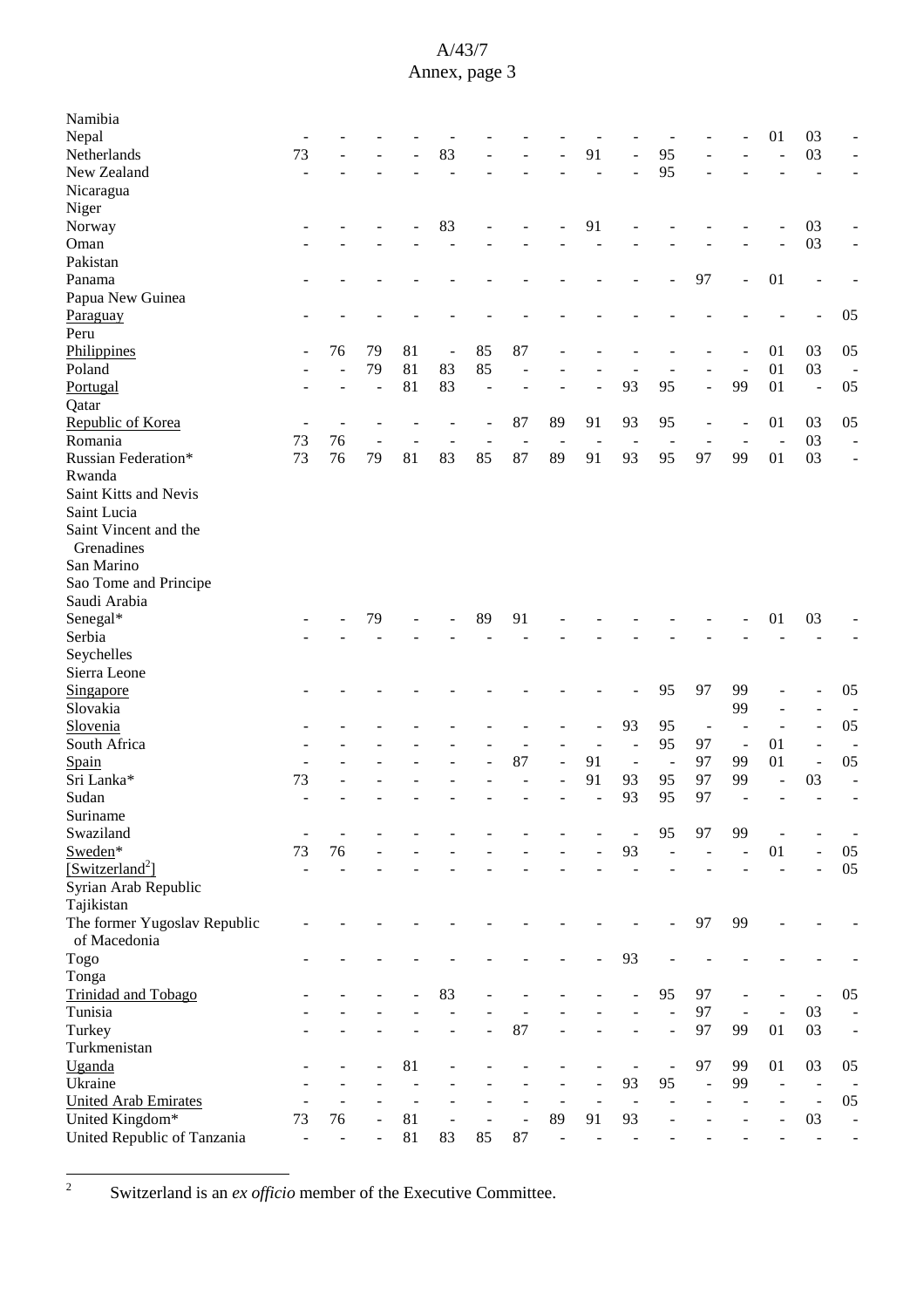| United States of America* | 73                       |    | 79     | 81         | 83  | 85                       | 87                       | 89                       | 91     | 93                       | $\sim$         | $\sim$                   | 99 | 01                       | $\sim$                   | -05                      |
|---------------------------|--------------------------|----|--------|------------|-----|--------------------------|--------------------------|--------------------------|--------|--------------------------|----------------|--------------------------|----|--------------------------|--------------------------|--------------------------|
| Uruguay                   | $\overline{\phantom{a}}$ | ۰. | 79     | 81         | 83  | 85                       | $\sim$                   | -89                      | $\sim$ | 93                       | $\sim$         | $\overline{\phantom{a}}$ | 99 | $\blacksquare$           | $\sim$                   | 05                       |
| Uzbekistan                | $\overline{\phantom{0}}$ |    |        |            |     |                          |                          |                          |        |                          |                |                          |    | $\overline{\phantom{0}}$ | $\sim$                   | 05                       |
| Venezuela                 | -                        |    | -      |            |     |                          |                          |                          | -      | $\overline{\phantom{a}}$ | $\sim$ 10 $\,$ | 97                       | 99 | $\sim$                   | $\overline{\phantom{a}}$ | $\overline{\phantom{a}}$ |
| Viet Nam                  | $\overline{\phantom{a}}$ |    | $\sim$ | $\sim$ .   | 83  | $\overline{\phantom{0}}$ | $\sim$                   | $\overline{\phantom{0}}$ |        | -                        |                |                          |    |                          |                          |                          |
| Yemen                     |                          |    |        |            |     |                          |                          |                          |        |                          |                |                          |    |                          |                          |                          |
| Zambia                    | $\sim 100$               | 76 | $\sim$ | $\sim$ $-$ | -83 | $\sim$                   | $\overline{\phantom{a}}$ | $\overline{\phantom{a}}$ | -      | -                        |                |                          |    |                          |                          |                          |
| Zimbabwe                  |                          |    |        |            |     |                          |                          |                          |        |                          |                |                          |    |                          |                          |                          |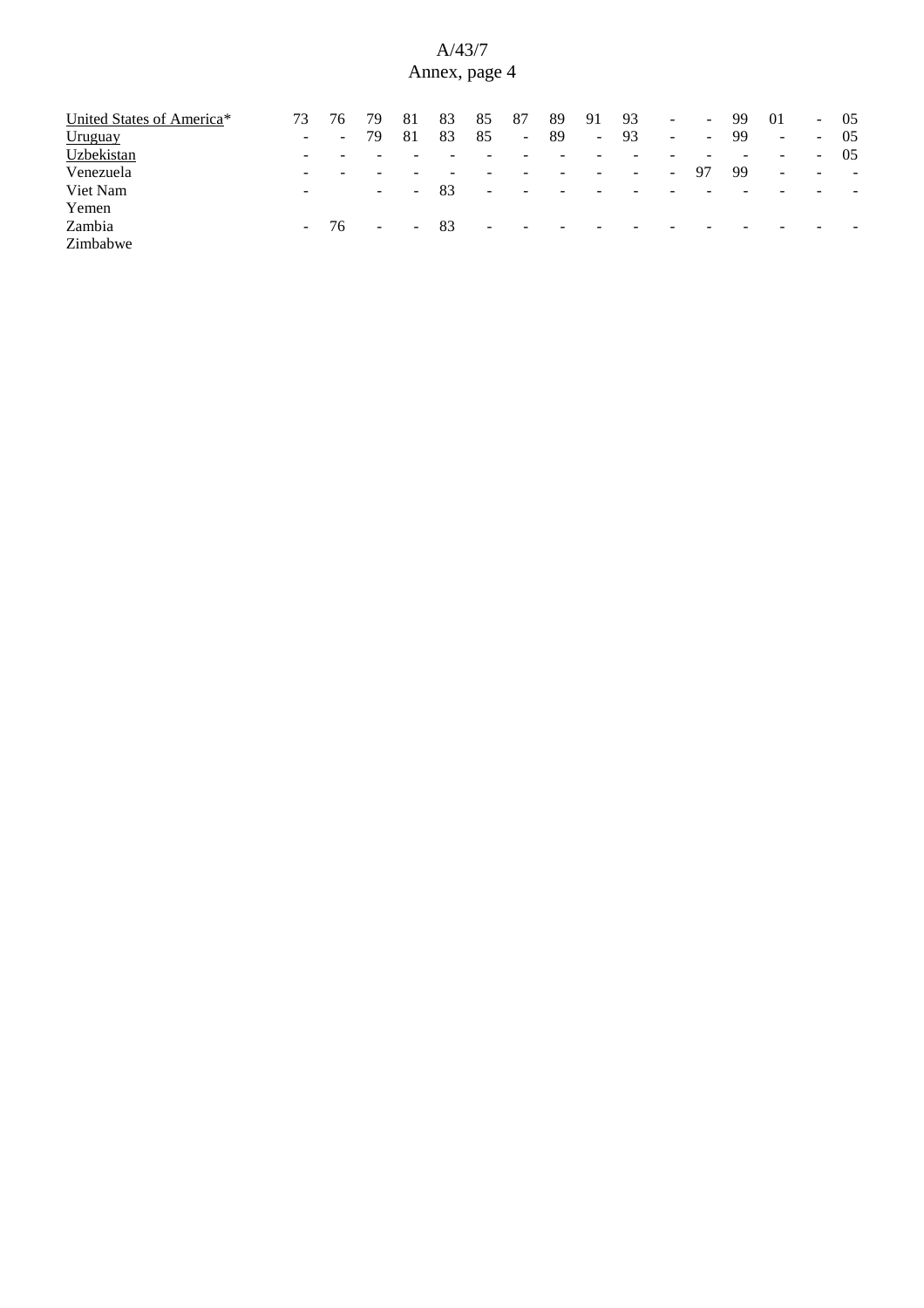### List No. 2

### States Eligible for Election as Members of the Executive Committee of the Berne Union (that is, States members of the Assembly of the Berne Union)  $(160)^3$

| Albania                                  |                          |                |                |                |                          |                              |                |                          |    |                          |                              |                          |    |                |                          |                          |
|------------------------------------------|--------------------------|----------------|----------------|----------------|--------------------------|------------------------------|----------------|--------------------------|----|--------------------------|------------------------------|--------------------------|----|----------------|--------------------------|--------------------------|
| Algeria                                  |                          |                |                |                |                          |                              |                |                          |    |                          |                              |                          |    | 01             | $\overline{a}$           | 05                       |
| Andorra                                  |                          |                |                |                |                          |                              |                |                          |    |                          |                              |                          |    |                |                          |                          |
| Antigua and Barbuda                      |                          |                |                |                |                          |                              |                |                          |    |                          |                              |                          |    |                |                          |                          |
| Argentina                                | 73                       | 76             | 79             |                |                          |                              |                |                          | 91 | 93                       | $\overline{a}$               |                          | 99 |                |                          | 05                       |
| <b>Armenia</b>                           | $\overline{a}$           |                |                |                |                          |                              |                |                          |    |                          |                              |                          |    |                | $\overline{a}$           | 05                       |
| Australia                                | ÷,                       | 76             | $\overline{a}$ | 81             | 83                       |                              |                |                          |    |                          |                              |                          |    |                | 03                       | $\overline{\phantom{a}}$ |
| Austria                                  | $\overline{\phantom{a}}$ | 76             | 79             |                |                          |                              | 87             | $\overline{\phantom{0}}$ | 91 |                          |                              |                          |    |                | 03                       | $\overline{\phantom{a}}$ |
| Azerbaijan                               |                          |                |                |                |                          |                              |                |                          |    |                          |                              |                          |    |                |                          |                          |
| <b>Bahamas</b>                           |                          |                |                |                |                          |                              |                |                          |    |                          |                              |                          |    |                |                          |                          |
| Bahrain                                  |                          |                |                |                |                          |                              |                |                          |    |                          |                              |                          |    |                |                          |                          |
| Bangladesh                               |                          |                |                |                |                          |                              |                |                          |    |                          |                              |                          | 99 |                |                          | 05                       |
| <b>Barbados</b>                          |                          |                |                |                |                          |                              |                |                          |    |                          |                              |                          |    |                |                          |                          |
| <b>Belarus</b>                           |                          |                |                |                |                          |                              |                |                          |    |                          |                              |                          |    |                |                          |                          |
| Belgium                                  | $\blacksquare$           | 76             | 79             | 81             |                          |                              |                | 89                       | 91 | $\blacksquare$           | 95                           |                          |    |                | 03                       |                          |
| <b>Belize</b>                            |                          |                |                |                |                          |                              |                |                          |    |                          |                              |                          |    |                |                          |                          |
| Benin                                    |                          |                |                |                | 83                       |                              |                |                          |    |                          |                              |                          |    |                |                          | 05                       |
| Bhutan                                   |                          |                |                |                |                          |                              |                |                          |    |                          |                              |                          |    |                |                          |                          |
| Bolivia                                  |                          |                |                |                |                          |                              |                |                          |    |                          |                              |                          |    |                |                          |                          |
| Bosnia and Herzegovina                   |                          |                |                |                |                          |                              |                |                          |    |                          |                              |                          |    |                |                          |                          |
| <b>Botswana</b>                          |                          |                |                |                |                          |                              |                |                          |    |                          |                              |                          |    |                |                          |                          |
| <b>Brazil</b>                            |                          |                |                |                |                          |                              |                |                          |    |                          | 95                           | 97                       |    |                |                          |                          |
| Brunei Darussalam                        |                          |                |                |                |                          |                              |                |                          |    |                          |                              |                          |    |                |                          |                          |
| Bulgaria                                 |                          | 76             | $\blacksquare$ | 81             | 83                       |                              | 87             | 89                       | ÷, |                          |                              | $\overline{\phantom{m}}$ | 99 | $\sim$         | 03                       |                          |
| <b>Burkina Faso</b>                      |                          | $\overline{a}$ | 79             | $\overline{a}$ |                          |                              | $\overline{a}$ | $\overline{\phantom{a}}$ | 91 | $\overline{\phantom{a}}$ | ÷,                           | 97                       |    |                |                          |                          |
| Cameroon                                 |                          | $\overline{a}$ | 79             | 81             | $\overline{\phantom{a}}$ | $\qquad \qquad \blacksquare$ | 87             | 89                       | 91 | 93                       | $\qquad \qquad \blacksquare$ | $\overline{\phantom{a}}$ |    | 01             | $\overline{a}$           | 05                       |
| Canada*                                  | 73                       | 76             | 79             | 81             | 83                       | 85                           | 87             | 89                       | 91 | 93                       | 95                           | 97                       | 99 | 01             | 03                       | 05                       |
| Cape Verde                               |                          |                |                |                |                          |                              |                |                          |    |                          |                              |                          |    |                |                          |                          |
| Central African Republic                 |                          |                |                |                |                          |                              |                |                          |    |                          |                              |                          |    |                |                          |                          |
| Chad                                     |                          |                |                |                |                          |                              |                |                          |    |                          |                              |                          |    |                |                          |                          |
| Chile                                    |                          |                |                | 81             | 83                       | 85                           | 87             | 89                       |    |                          | 95                           | 97                       | 99 | 01             | $\overline{\phantom{a}}$ | 05                       |
| China                                    |                          |                |                |                |                          |                              |                |                          |    |                          |                              |                          |    |                |                          |                          |
| Colombia                                 |                          |                |                |                |                          |                              |                | 89                       | 91 | 93                       | 95                           |                          |    |                |                          | 05                       |
| Comoros                                  |                          |                |                |                |                          |                              |                |                          |    |                          |                              |                          |    |                |                          |                          |
| Congo                                    |                          |                |                | 81             |                          |                              |                |                          |    |                          |                              |                          |    |                |                          |                          |
| Costa Rica                               |                          |                |                | $\overline{a}$ | 83                       |                              | ÷              | $\sim$                   |    |                          | ÷.                           | 97                       |    | 01             | 03                       | $\overline{\phantom{a}}$ |
| Côte d'Ivoire                            |                          | 76             |                | 81             | ÷,                       | 85                           | 87             | 89                       | 91 | $\overline{\phantom{a}}$ | $\overline{a}$               | 97                       | 99 | $\overline{a}$ | 03                       | $\overline{\phantom{a}}$ |
| Croatia                                  |                          |                |                |                |                          |                              |                |                          |    |                          |                              |                          |    |                |                          | 05                       |
| Cuba                                     |                          |                |                |                |                          |                              |                |                          |    |                          | $\overline{\phantom{a}}$     | 97                       | ÷, | 01             | $\frac{1}{2}$            | 05                       |
| Cyprus                                   |                          |                |                |                |                          |                              |                |                          |    |                          |                              |                          |    |                |                          |                          |
| Czech Republic                           |                          |                |                |                |                          |                              |                |                          |    |                          |                              |                          |    |                |                          |                          |
| Democratic People's Republic<br>of Korea |                          |                |                |                |                          |                              |                |                          |    |                          |                              |                          |    |                |                          |                          |
| Democratic Republic of the               |                          |                | 79             | $\frac{1}{2}$  | 83                       |                              |                |                          |    |                          |                              |                          |    |                |                          | 05                       |
| $Congo*$                                 |                          |                |                |                |                          |                              |                |                          |    |                          |                              |                          |    |                |                          |                          |
| Denmark                                  |                          |                |                |                |                          |                              |                |                          | 91 | 93                       |                              |                          |    | 01             |                          | 05                       |
| Djibouti                                 |                          |                |                |                |                          |                              |                |                          |    |                          |                              |                          |    |                |                          |                          |

<sup>3</sup> The year date shows the year in which the State was elected, as well as, where applicable, the year or years in which it was re-elected, a member of the Executive Committee for a three-year period or, since 1979, for a two- year period. The names of the present ordinary members (39) are underlined.

\* An asterisk (\*) next to the name of the State indicates that it was also elected member of the Executive Committee in 1970.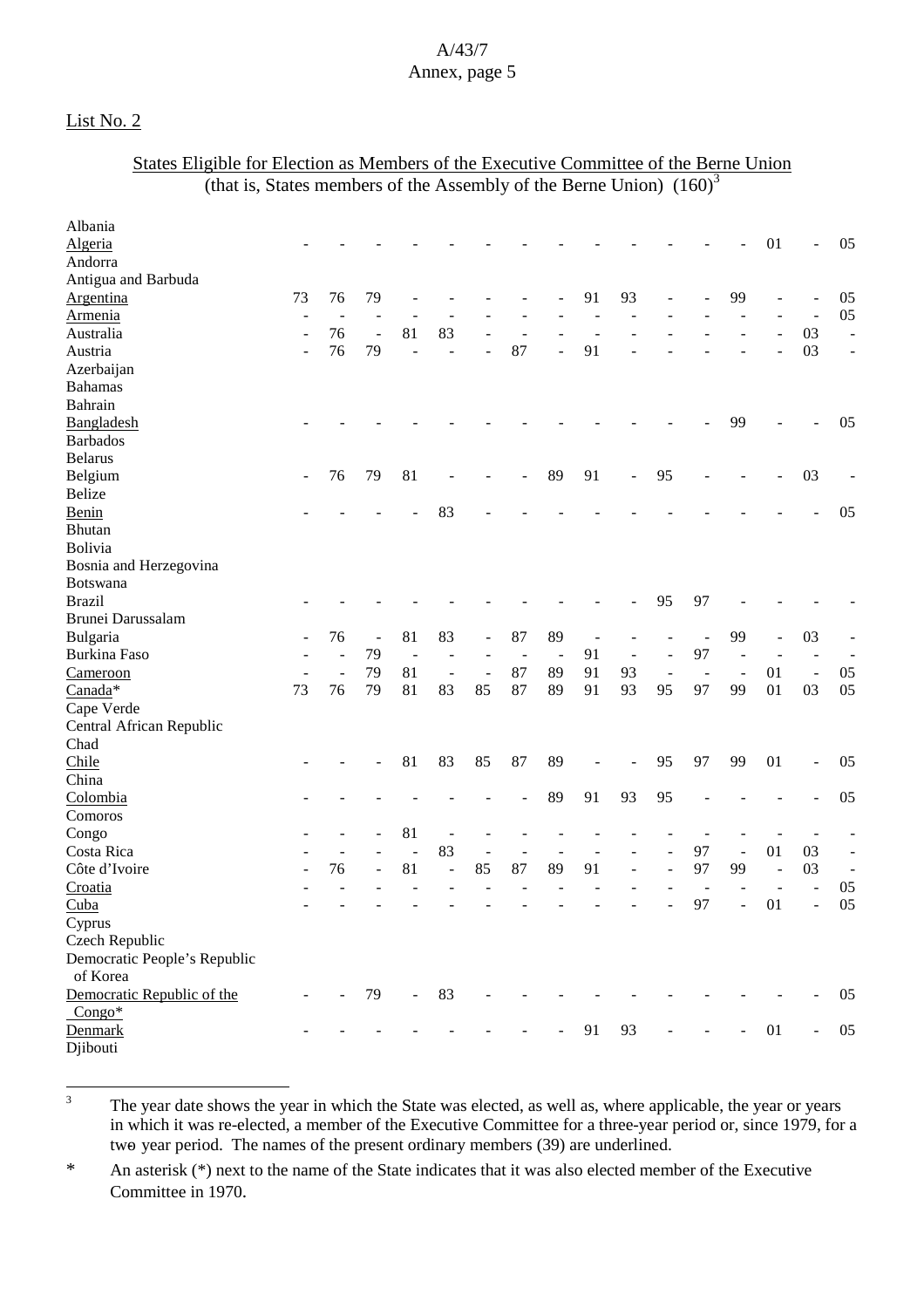| Dominica<br>Dominican Republic      |                          |                          |                          |                          |                |                          |                          |                          |                          |                                |                          |                          |                          |                          |                                | 05                       |
|-------------------------------------|--------------------------|--------------------------|--------------------------|--------------------------|----------------|--------------------------|--------------------------|--------------------------|--------------------------|--------------------------------|--------------------------|--------------------------|--------------------------|--------------------------|--------------------------------|--------------------------|
| Ecuador                             |                          |                          |                          |                          |                |                          |                          |                          |                          |                                |                          |                          | 99                       | 01                       | $\overline{\phantom{a}}$       | 05                       |
| Egypt                               |                          |                          |                          |                          |                |                          |                          |                          |                          | 93                             |                          |                          | 99                       | $\overline{a}$           | 03                             | $\overline{a}$           |
| El Salvador                         |                          |                          |                          |                          |                |                          |                          |                          |                          |                                |                          |                          |                          |                          | 03                             |                          |
| <b>Equatorial Guinea</b><br>Estonia |                          |                          |                          |                          |                |                          |                          |                          |                          |                                |                          |                          |                          |                          |                                |                          |
|                                     |                          |                          |                          |                          |                |                          |                          |                          |                          |                                |                          |                          |                          |                          |                                |                          |
| Fiji<br>Finland                     |                          |                          |                          | 81                       |                |                          |                          |                          |                          | 93                             | 95                       | $\overline{\phantom{a}}$ | 99                       | 01                       | $\overline{a}$                 | 05                       |
| France*                             | 73                       |                          |                          | 81                       | 83             | 85                       |                          | L.                       | 91                       | 93                             | 95                       | 97                       | ÷,                       | 01                       | 03                             | $\overline{\phantom{a}}$ |
| Gabon                               |                          |                          |                          |                          |                |                          |                          |                          |                          |                                |                          |                          |                          |                          |                                |                          |
| Gambia                              |                          |                          |                          |                          |                |                          |                          |                          |                          |                                |                          |                          |                          |                          |                                |                          |
| Georgia                             |                          |                          |                          |                          |                |                          |                          |                          |                          |                                |                          |                          |                          |                          |                                |                          |
| Germany*                            | 73                       |                          |                          |                          |                |                          |                          | 89                       |                          | 93                             |                          |                          | 99                       | L,                       | 03                             |                          |
| Ghana                               |                          |                          |                          |                          |                |                          |                          |                          |                          |                                |                          | $\overline{a}$<br>97     | $\sim$                   | 01                       |                                |                          |
| Greece                              |                          |                          |                          |                          |                |                          |                          |                          |                          | $\overline{\phantom{a}}$<br>93 | $\blacksquare$<br>95     | 97                       | 99                       | $\overline{a}$           | $\overline{\phantom{a}}$<br>03 |                          |
| Grenada                             |                          |                          |                          |                          |                |                          |                          |                          |                          |                                |                          |                          |                          |                          |                                |                          |
|                                     |                          |                          |                          |                          |                |                          |                          |                          |                          |                                |                          |                          | 99                       |                          |                                |                          |
| Guatemala<br>Guinea                 |                          |                          |                          |                          |                |                          |                          | 89                       |                          |                                |                          |                          | 99                       | $\overline{\phantom{a}}$ | 03<br>L,                       |                          |
|                                     |                          |                          |                          |                          |                |                          |                          |                          |                          |                                |                          |                          |                          |                          |                                |                          |
| Guinea-Bissau                       |                          |                          |                          |                          |                |                          |                          |                          |                          |                                |                          |                          |                          |                          |                                |                          |
| Guyana<br>Haiti                     |                          |                          |                          |                          |                |                          |                          |                          |                          |                                |                          |                          |                          |                          |                                |                          |
|                                     |                          |                          |                          |                          |                |                          |                          |                          |                          |                                |                          |                          |                          |                          |                                |                          |
| <b>Holy See</b>                     |                          |                          |                          |                          |                |                          |                          |                          |                          |                                |                          |                          |                          |                          |                                |                          |
| Honduras                            | 73                       | 76                       |                          |                          | 83             |                          |                          |                          |                          |                                | 95                       |                          |                          | 01<br>01                 | 03                             |                          |
| Hungary                             |                          |                          | 79                       | $\Box$                   |                | 85                       | $\overline{a}$           |                          |                          | 93                             |                          | $\overline{\phantom{a}}$ |                          |                          | 03                             | $\overline{a}$           |
| Iceland                             | $\blacksquare$           | $\overline{\phantom{a}}$ | $\overline{\phantom{a}}$ | $\overline{\phantom{a}}$ | $\overline{a}$ | $\overline{a}$           | $\overline{\phantom{a}}$ | $\overline{\phantom{a}}$ | $\overline{\phantom{m}}$ | $\overline{\phantom{a}}$       | $\sim$                   | $\overline{a}$           | 99                       | L.                       | $\overline{a}$                 |                          |
| India*                              | 73                       | 76                       | 79                       | 81                       | 83             | 85                       | 87                       | 89                       | 91                       | 93                             | 95                       | 97                       |                          | $\overline{a}$           |                                |                          |
| Indonesia                           | $\overline{\phantom{a}}$ |                          |                          | $\overline{a}$           |                |                          | $\overline{\phantom{a}}$ | $\overline{\phantom{a}}$ | $\overline{\phantom{m}}$ | $\overline{\phantom{a}}$       | $\sim$                   |                          |                          | 01                       | $\overline{\phantom{a}}$       |                          |
| Ireland                             |                          |                          |                          |                          |                |                          | L,                       | 89                       | 91                       | 93                             | 95                       |                          |                          | 01                       | $\blacksquare$                 | 05                       |
| Israel                              | 73                       | $\blacksquare$           |                          |                          |                |                          | $\overline{a}$           | $\overline{a}$           |                          |                                |                          |                          |                          | $\overline{a}$           |                                |                          |
| Italy*                              | 73                       | 76                       |                          |                          | 83             |                          | 87                       | 89                       | 91                       |                                |                          |                          |                          | $\overline{a}$           | $\blacksquare$                 | 05                       |
| Jamaica                             | $\overline{\phantom{a}}$ |                          |                          |                          |                |                          |                          |                          |                          |                                |                          |                          | 99                       | 01                       | 03                             | 05                       |
| Japan                               |                          |                          |                          |                          |                |                          |                          |                          |                          |                                |                          |                          |                          |                          |                                |                          |
| Jordan                              |                          |                          |                          |                          |                |                          |                          |                          |                          |                                |                          |                          |                          |                          |                                |                          |
| Kazakhstan                          |                          |                          |                          |                          |                |                          |                          |                          |                          |                                |                          |                          |                          | 01                       | 03                             |                          |
| Kenya                               |                          |                          |                          |                          |                |                          |                          |                          |                          | 93                             | 95                       | 97                       | $\overline{\phantom{a}}$ | 01                       | $\overline{\phantom{a}}$       | 05                       |
| Kyrgyzstan                          |                          |                          |                          |                          |                |                          |                          |                          |                          |                                |                          |                          | 99                       |                          |                                |                          |
| Latvia                              |                          |                          |                          |                          |                |                          |                          |                          |                          |                                |                          |                          |                          |                          |                                |                          |
| Lesotho                             |                          |                          |                          |                          |                |                          |                          |                          |                          |                                |                          |                          |                          |                          |                                |                          |
| Liberia                             |                          |                          |                          |                          |                |                          |                          |                          |                          |                                |                          |                          |                          |                          |                                |                          |
| Libyan Arab Jamahiriya              |                          |                          |                          |                          |                |                          |                          |                          | 91                       |                                |                          |                          |                          | 01                       | 03                             |                          |
| Liechtenstein                       |                          |                          |                          |                          |                |                          |                          |                          |                          |                                |                          |                          |                          |                          |                                |                          |
| Lithuania                           |                          |                          |                          |                          |                |                          |                          |                          |                          |                                |                          |                          |                          |                          |                                |                          |
| Luxembourg                          |                          |                          |                          |                          |                |                          |                          |                          |                          |                                |                          | 97                       |                          |                          |                                | 05                       |
| Malawi                              |                          |                          |                          |                          |                |                          |                          |                          |                          |                                |                          |                          |                          |                          |                                |                          |
| Malaysia                            |                          |                          |                          |                          |                |                          |                          |                          |                          |                                |                          |                          | ÷                        | 01                       | 03                             |                          |
| Mali                                |                          |                          |                          |                          |                |                          |                          |                          |                          |                                |                          |                          |                          |                          |                                |                          |
| Malta                               |                          |                          |                          |                          |                |                          |                          |                          |                          |                                |                          |                          |                          |                          |                                |                          |
| Mauritania                          |                          |                          |                          |                          |                |                          |                          |                          |                          |                                |                          |                          |                          |                          |                                |                          |
| Mauritius                           |                          |                          |                          |                          |                |                          |                          |                          |                          |                                |                          |                          |                          |                          |                                |                          |
| Mexico*                             | $\blacksquare$           | 76                       | 79                       | 81                       | 83             | 85                       | $\blacksquare$           | 89                       | 91                       | 93                             | $\overline{\phantom{a}}$ | 97                       | 99                       | 01                       |                                |                          |
| Micronesia                          |                          |                          |                          |                          |                |                          |                          |                          |                          |                                |                          |                          |                          |                          |                                |                          |
| Moldova                             |                          |                          |                          |                          |                |                          |                          |                          |                          |                                |                          | 97                       |                          |                          |                                |                          |
| Monaco                              |                          |                          |                          |                          |                |                          |                          |                          |                          |                                |                          |                          |                          |                          |                                |                          |
| Mongolia                            |                          |                          |                          |                          |                |                          |                          |                          |                          |                                |                          |                          |                          |                          |                                |                          |
| Montenegro                          |                          |                          |                          |                          |                |                          |                          |                          |                          |                                |                          |                          |                          |                          |                                |                          |
| Morocco                             | 73                       | 76                       |                          | ÷,                       | 83             | 85                       | $87\,$                   |                          |                          |                                | 95                       |                          |                          |                          | 03                             |                          |
| Namibia                             | $\overline{\phantom{a}}$ | $\overline{a}$           |                          |                          |                |                          | $\overline{a}$           | L,                       | ÷,                       | 93                             | $\overline{a}$           |                          |                          |                          |                                |                          |
| Nepal                               |                          |                          |                          |                          |                |                          |                          |                          |                          |                                |                          |                          |                          |                          |                                |                          |
| Netherlands                         |                          |                          |                          |                          |                | 85                       | 87                       | 89                       | $\overline{\phantom{m}}$ | 93                             | $\overline{\phantom{a}}$ | 97                       | 99                       | 01                       | $\blacksquare$                 | 05                       |
| Nicaragua                           |                          | $\overline{\phantom{0}}$ |                          |                          |                | $\overline{\phantom{a}}$ | $\overline{a}$           | $\overline{\phantom{a}}$ |                          | $\overline{\phantom{a}}$       | ä,                       | $\frac{1}{2}$            | $\overline{\phantom{a}}$ | $\blacksquare$           | 03                             | $\overline{\phantom{a}}$ |
| Niger                               |                          |                          |                          |                          |                |                          |                          |                          |                          |                                |                          |                          |                          |                          |                                |                          |
| Nigeria                             |                          |                          |                          |                          |                |                          |                          |                          |                          |                                |                          |                          |                          | $\overline{\phantom{a}}$ | 03                             | 05                       |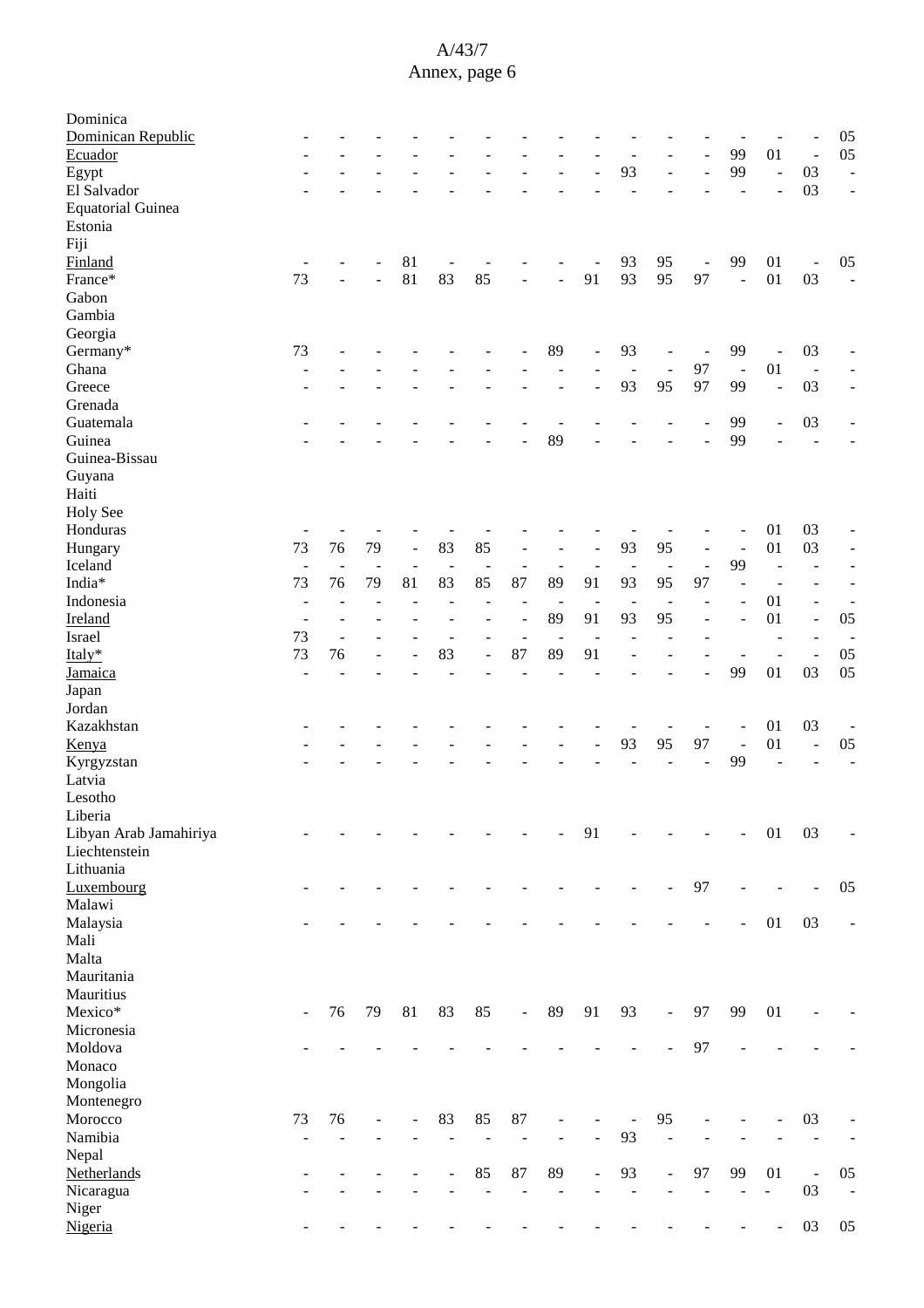| Norway                          |                          |    |    |    |    |    |                |        |    |                | 95             |                          | 99                       | 01                       |                          | 05                       |
|---------------------------------|--------------------------|----|----|----|----|----|----------------|--------|----|----------------|----------------|--------------------------|--------------------------|--------------------------|--------------------------|--------------------------|
| Oman                            |                          |    |    |    |    |    |                |        |    |                |                |                          |                          |                          |                          |                          |
| Pakistan*                       |                          |    |    |    |    |    | 87             | 89     | 91 | 93             | 95             | 97                       | 99                       | $\overline{\phantom{a}}$ | 03                       | 05                       |
| Panama                          |                          |    |    |    |    |    |                |        |    |                | $\overline{a}$ |                          |                          | $\overline{\phantom{a}}$ | 03                       | $\overline{\phantom{a}}$ |
| Paraguay                        |                          |    |    |    |    |    |                |        |    | 93             | 95             | 97                       | 99                       | $\overline{\phantom{a}}$ | $\overline{\phantom{a}}$ |                          |
| Peru                            |                          |    |    |    |    |    |                |        |    | 93             | 95             | 97                       | $\overline{\phantom{a}}$ | $\overline{\phantom{a}}$ | 03                       | 05                       |
| Philippines*                    | 73                       |    |    |    |    |    |                | $\sim$ |    | $\overline{a}$ | 95             | 97                       | 99                       | $\sim$                   | $\blacksquare$           |                          |
|                                 |                          |    |    |    |    |    |                |        |    |                |                |                          |                          |                          |                          |                          |
| Poland*                         | 73                       | 76 |    |    |    |    | 87             | 89     | 91 | L,             | 95             | $\overline{\phantom{a}}$ | ÷,                       | 01                       | $\overline{a}$           |                          |
| Portugal                        | $\overline{\phantom{a}}$ |    |    |    |    |    | $\overline{a}$ | 89     | 91 |                | $\overline{a}$ | 97                       | $\blacksquare$           | J.                       | 03                       | $\overline{a}$           |
| Qatar                           |                          |    |    |    |    |    |                |        |    |                |                |                          |                          |                          |                          |                          |
| Republic of Korea               |                          |    |    |    |    |    |                |        |    |                | $\overline{a}$ | 97                       | 99                       | ÷,                       | $\overline{a}$           |                          |
| Romania*                        |                          |    |    |    |    |    |                |        |    | 93             | 95             | 97                       |                          | 01                       | $\overline{a}$           | 05                       |
| <b>Russian Federation</b>       |                          |    |    |    |    |    |                |        |    |                |                |                          |                          |                          |                          | 05                       |
| Rwanda                          |                          |    |    |    |    |    |                |        |    |                |                |                          |                          |                          |                          |                          |
| Saint Kitts and Nevis           |                          |    |    |    |    |    |                |        |    |                |                |                          |                          |                          |                          |                          |
| Saint Lucia                     |                          |    |    |    |    |    |                |        |    |                |                |                          |                          |                          |                          |                          |
| Saint Vincent and the           |                          |    |    |    |    |    |                |        |    |                |                |                          |                          |                          |                          |                          |
| Grenadines                      |                          |    |    |    |    |    |                |        |    |                |                |                          |                          |                          |                          |                          |
| Samoa                           |                          |    |    |    |    |    |                |        |    |                |                |                          |                          |                          |                          |                          |
| Saudi Arabia                    |                          |    |    |    |    |    |                |        |    |                |                |                          |                          |                          |                          |                          |
| Senegal                         |                          |    | 81 | 83 | 85 | 87 |                |        |    |                |                | 97                       | 99                       |                          |                          | 05                       |
| Serbia                          |                          |    |    |    |    |    |                |        |    |                |                |                          |                          |                          |                          | $05\,$                   |
|                                 |                          |    |    |    |    |    |                |        |    |                |                |                          |                          | 01                       |                          |                          |
| Singapore                       |                          |    |    |    |    |    |                |        |    |                |                |                          |                          |                          |                          | $\overline{\phantom{0}}$ |
| Slovakia                        |                          |    |    |    |    |    |                |        |    |                |                |                          |                          |                          |                          |                          |
| Slovenia                        |                          |    |    |    |    |    |                |        |    |                |                | 97                       |                          |                          |                          |                          |
| South Africa                    |                          |    |    |    |    |    |                |        |    |                |                |                          | 99                       | $\overline{a}$           | 03                       | 05                       |
| Spain*                          |                          | 76 | 79 |    |    |    |                |        |    | 93             | 95             |                          |                          |                          | 03                       |                          |
| Sri Lanka                       |                          | 76 | 79 | 81 |    |    |                |        |    |                |                |                          |                          | 01                       | L,                       | 05                       |
| Sudan                           |                          |    |    |    |    |    |                |        |    |                |                |                          |                          |                          |                          |                          |
| Suriname                        |                          |    |    |    |    |    |                |        |    |                |                |                          |                          |                          |                          |                          |
| Swaziland                       |                          |    |    |    |    |    |                |        |    |                |                |                          |                          |                          |                          |                          |
| Sweden                          |                          |    |    |    |    | 85 | 87             | 89     |    |                | 95             | 97                       | 99                       | L,                       | 03                       |                          |
| Syrian Arab Republic            |                          |    |    |    |    |    |                |        |    |                |                |                          |                          |                          |                          |                          |
| [Switzerland <sup>4</sup> ]     |                          |    |    |    |    |    |                |        |    |                |                |                          |                          |                          | $\overline{\phantom{a}}$ | 05                       |
| Tajikistan                      |                          |    |    |    |    |    |                |        |    |                |                |                          |                          | $\overline{\phantom{a}}$ | 03                       |                          |
| Thailand                        |                          |    |    |    |    |    |                |        |    |                | 95             |                          |                          | 01                       | 03                       | 05                       |
| The former Yugoslav Republic    |                          |    |    |    |    |    |                |        |    |                |                |                          |                          | 01                       | 03                       |                          |
| of Macedonia                    |                          |    |    |    |    |    |                |        |    |                |                |                          |                          |                          |                          |                          |
|                                 |                          |    |    |    |    |    |                |        |    |                |                |                          |                          |                          |                          |                          |
| $\rm Togo$                      |                          |    |    |    |    |    |                |        |    |                |                |                          |                          |                          |                          |                          |
| Tonga                           |                          |    |    |    |    |    |                |        |    |                |                |                          |                          |                          |                          |                          |
| Trinidad and Tobago             |                          |    |    |    |    |    |                |        |    |                |                |                          | 99                       | 01                       |                          |                          |
| Tunisia*                        |                          | 76 | 79 | 81 | 83 | 85 |                |        |    |                | 95             |                          | $\sim$                   | 01                       | ÷,                       | $05\,$                   |
| Turkey                          |                          |    |    |    |    |    |                |        |    |                |                |                          |                          |                          |                          | $05\,$                   |
| Ukraine                         |                          |    |    |    |    |    |                |        |    |                |                | 97                       |                          | 01                       | $\overline{a}$           | $\overline{a}$           |
| <b>United Arab Emirates</b>     |                          |    |    |    |    |    |                |        |    |                |                |                          |                          |                          |                          |                          |
| United Kingdom*                 |                          | 79 |    |    | 83 | 85 | 87             |        |    |                | 95             | 97                       | 99                       | 01                       | $\blacksquare$           | $05\,$                   |
| United Republic of Tanzania     |                          |    |    |    |    |    |                |        |    |                | $\sim$         | $\overline{\phantom{a}}$ | 99                       | $\Box$                   |                          |                          |
| <b>United States of America</b> |                          |    |    |    |    |    |                |        |    |                | 95             | 97                       | $\overline{\phantom{a}}$ | $\overline{\phantom{a}}$ | 03                       | $\overline{\phantom{0}}$ |
| Uruguay                         |                          |    |    |    |    |    | 87             |        | 91 |                | 95             | 97                       | $\overline{\phantom{a}}$ | 01                       | 03                       | $\overline{\phantom{a}}$ |
| Uzbekistan                      |                          |    |    |    |    |    |                |        |    |                |                |                          |                          |                          |                          |                          |
| Venezuela                       |                          |    |    |    |    | 85 | 87             | 89     | 91 | 93             | 95             | $\overline{a}$           | $\overline{\phantom{a}}$ | 01                       | 03                       | $\overline{\phantom{0}}$ |
| Viet Nam                        |                          |    |    |    |    |    |                |        |    |                |                |                          |                          |                          |                          |                          |
| Zambia                          |                          |    |    |    |    |    |                |        |    |                | 95             | $\overline{a}$           |                          | 01                       | 03                       | 05                       |
| Zimbabwe                        |                          |    |    |    |    | 85 |                |        |    |                |                |                          |                          |                          |                          |                          |
|                                 |                          |    |    |    |    |    |                |        |    |                |                |                          |                          |                          | $\overline{\phantom{m}}$ |                          |

<sup>4</sup> Switzerland is an *ex officio* member of the Executive Committee.